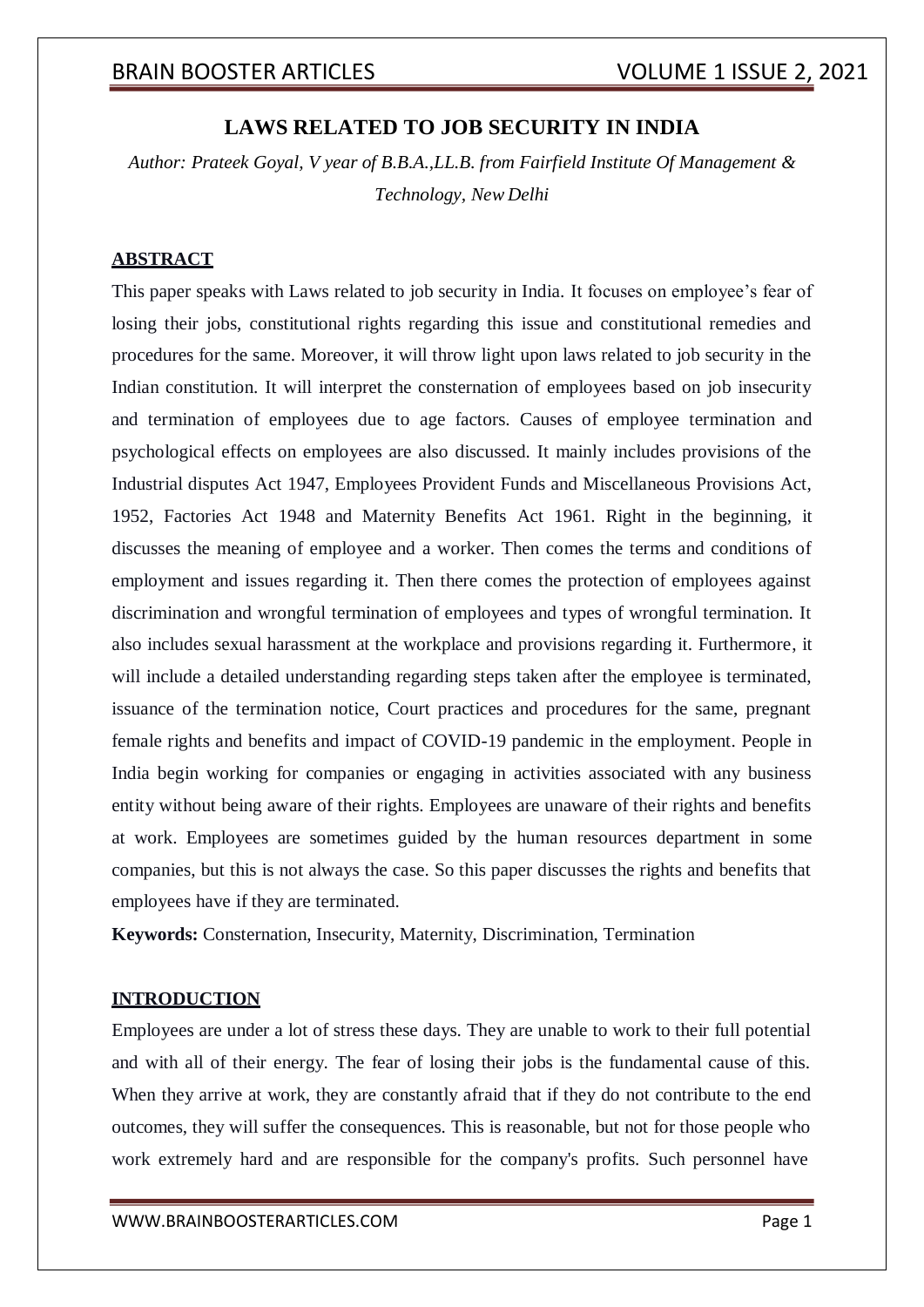made no mistakes and have given their all to the company, but they have been laid off or forced to resign as a result. Employees' emotions are sometimes exploited by such companies, who push them to either resign or continue working for a poor pay package. This practice of dismissing employees or workers from a company without providing proper reasons or notice has been going on for a long time, but in the COVID-19 pandemic, such exploitation has become more common.

**Causes Of firing of employees** The primary reason for firing could be an employee's incompetence at work, which is perfectly acceptable. But nowadays, companies fire employees for no reason, and if they are asked why, they either don't give a reason or simply say that the company can't afford more workers.

### **Psychological Effect on Employees**

When the employees complete a company's major project or work, they simply fire them or pressurize them to resign or work on a low pay scale. Employee morale suffers as a result of their inability to work in an environment that does not accept them and does not recognize their efforts. Such employees are forced to resign from the company and the company wins in this situation. Such a Hiring and Firing policy is good for the contractual workers but not for the permanent workers.

#### **Constitution of India**

The draft Code on Social Security 2019 defines a gig worker as "a person who performs work or participates in a work arrangement and earns from such activities outside of a traditional employer-employee relationship".  $\frac{1}{1}$  The Indian constitution guarantees equal rights to all employees, yet due to the constitution's rigour, some companies try to twist the regulations and look for loopholes.

[WWW.BRAINBOOSTERARTICLES.COM](http://www.brainboosterarticles.com/) **Page 2** 

<sup>&</sup>lt;sup>1</sup> Website:- Employment Security in India, Paycheck, (last modified on 02-04-2021), https://paycheck.in/labour-law-india/employment-security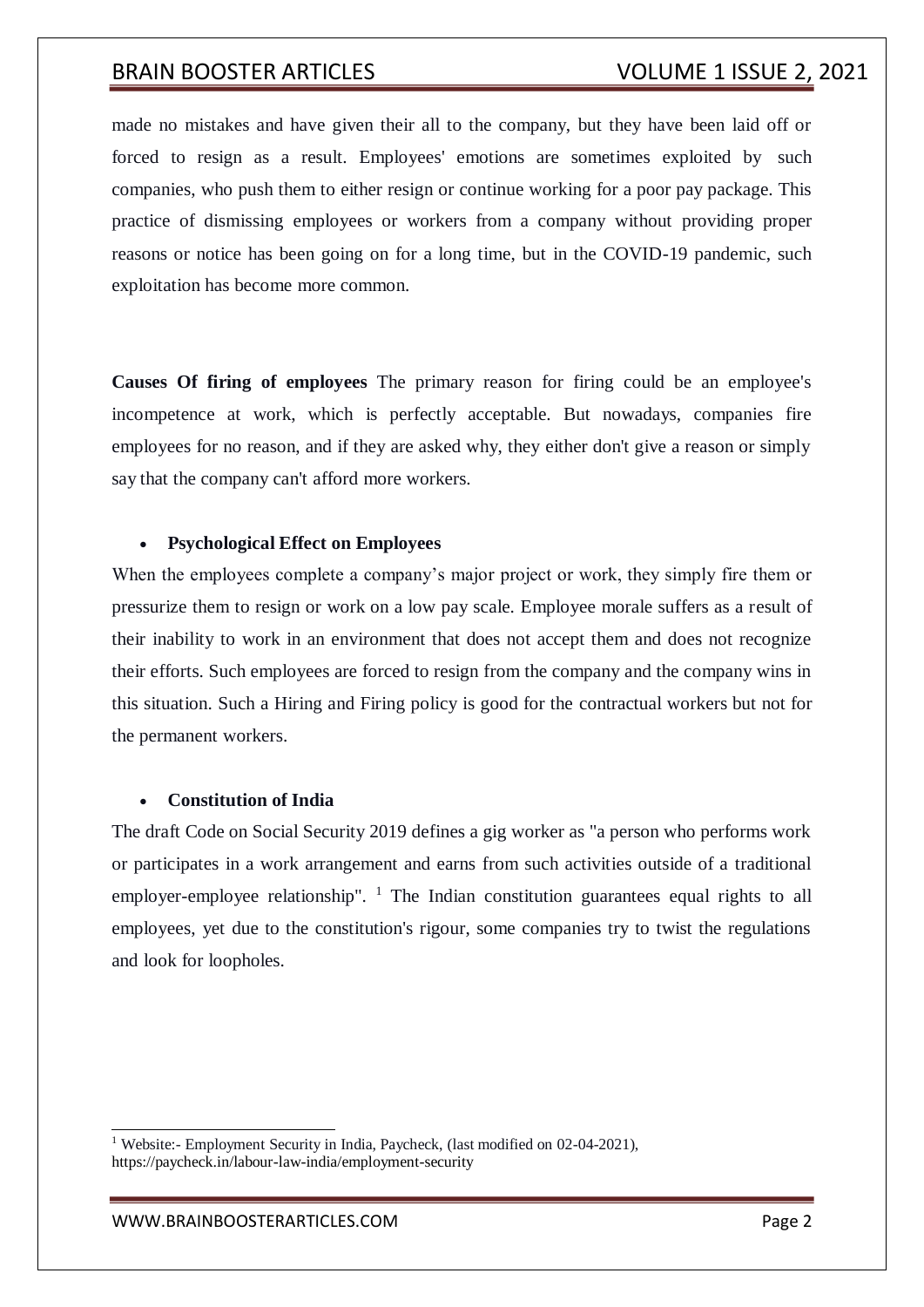#### **MEANING OF WORKER AND EMPLOYEE**

According to **Section 2(i)** of Factories Act, 1948, worker means a person employed, directly or by or through any agency including a contractor with or without the knowledge of the principal employer, whether for remuneration or not, in any manufacturing process, or in cleaning any part of the machinery or premises used for a manufacturing process, or in any other kind of work incidental to, or connected with, the manufacturing process, or the subject of the manufacturing process but does not include any member of the armed forces of the Union $^2$ 

**Section 2(f)** of the Employees Provident Fund and Miscellaneous ProvisionsAct states that:

"employee" means any person who is employed for wages in any kind of work, manual or otherwise, in or in connection with the work of an establishment, and who gets, his wages directly or indirectly from the employer, and includes any person:

- 1. Employed by or through a contractor in or in connection with the work of the establishment;
- 2. Engaged as an apprentice, not being an apprentice engaged under the Apprentices Act, 1961 (52 of 1961), or under the standing orders of the establishment.<sup>3</sup>

#### **WRONGFUL TERMINATION**

Wrongful termination means when an employee is fired without any valid reason or for any illegal reasons. When there is a breach of contract of the employment then it is called the wrong termination. In this situation, the employer usually does not give any reason for termination. They just order the employee to either give a resignation or just work on a low pay scale. It is also called wrongful discharge or wrongful dismissal.

Types of Wrongful Termination:

#### **BREACH OF CONTRACT OF EMPLOYMENT**

If an employer or firm violates the terms of an employee's employment contract, it is considered a breach of contract by the law. They do this when their company is engaging in criminal activity and they don't want their employees to know about it.

*<sup>2</sup>*Indian kanoon:- Section 2(i) in The factories Act,1948, https://indiankanoon.org/doc/527913/

<sup>3</sup> Bare Act:- The Employees Provident Fund And Miscellaneous Provisions Act, 1952

https:/[/www.epfindia.gov.in/site\\_docs/PDFs/Downloads\\_PDFs/EPFAct1952.pdf](http://www.epfindia.gov.in/site_docs/PDFs/Downloads_PDFs/EPFAct1952.pdf)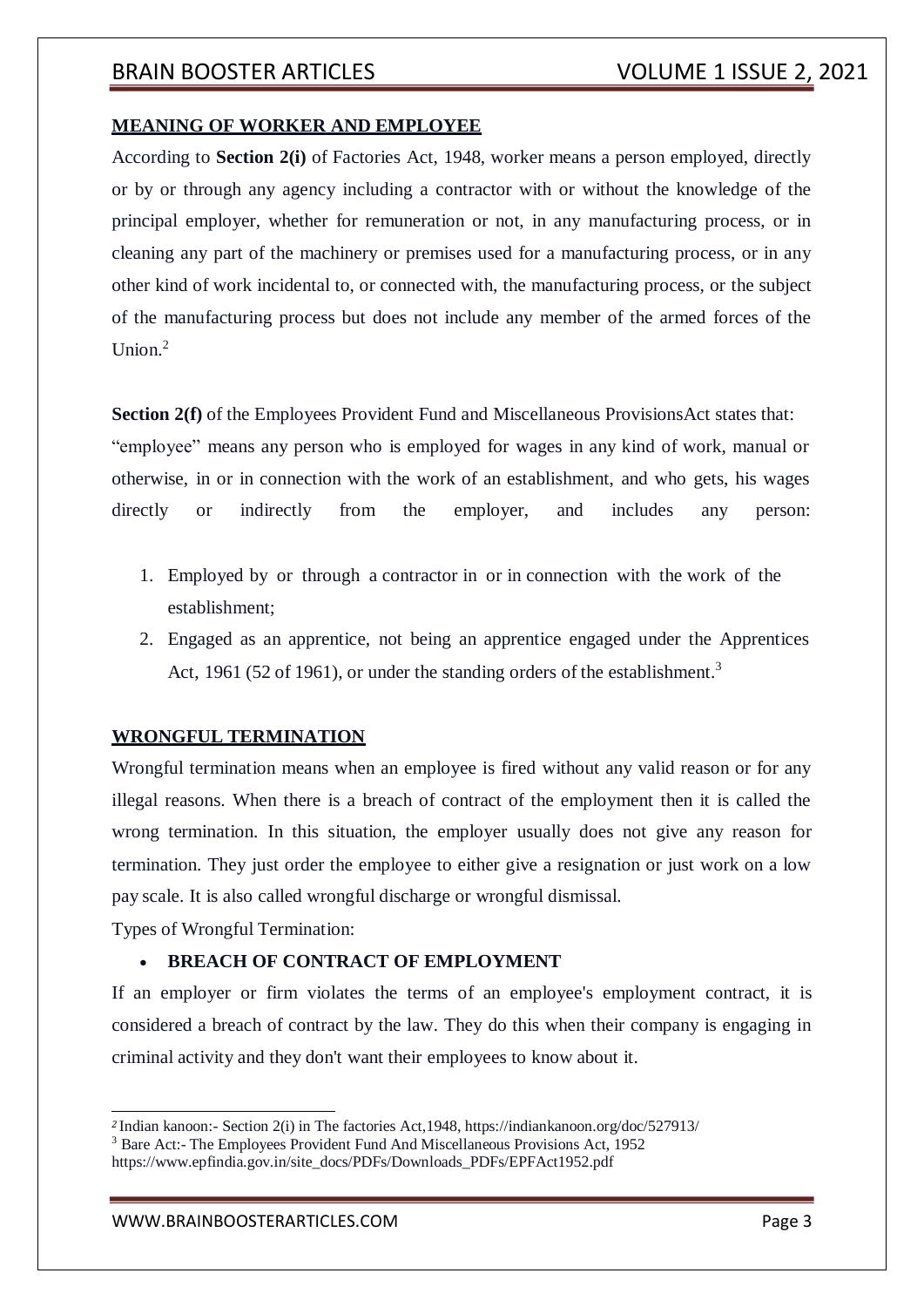#### **TERMINATION DUE TO DISCRIMINATION**

Wrongful termination due to discrimination is also a common occurrence. Employees are discriminated against in most firms based on caste, sex, colour, race, nationality, religion, or even age. Unfairness can be observed in fair wages. Favouritism is also seen in the bigger companies.

#### **TERMINATION DUE TO AGE FACTOR**

The most significant factor impeding employees is their age. As a result of the COVID-19 pandemic, most employers have begun terminating employees over the age of 50 for no apparent reason. These corporations do so solely to save money, which is completely unfair to employees who are saving for retirement and are in their prime years of employment.

#### **ENGAGE IN AN ILLEGAL ACT**

In some cases, employers compel their workers to take part in unlawful activities or to conduct labour that violates their employment contracts with them. Employees have no choice but to resign in these situations. One can tell they are aware of the repercussions of their actions if they engage in them. When they are caught, these companies disown their staff.

#### **WHAT TO DO NEXT AFTER TERMINATION?**

It is critical to acknowledge the employee's rights upon termination. Employees should always double-check their job letter with human resource management because it contains every detail of the contract. If the company has not yet provided an employment letter or proper documentation, request it as soon as feasible. The employee should always question the human resources department if he has the right to sue the company or the employer if he is unlawfully terminated. Even if the employee has signed a resignation letter, the human resource department will not refuse any fired person the knowledge to address questions concerning the termination procedure, benefits, and clarification of any dues, if any.

Moreover, the company must also provide termination notice if the employee has not committed any wrongdoing, is terminated at the employer's discretion, or is fired. Employees who have worked for the company for at least one year are entitled to at least one month's notice or a wage instead of notice under the Industrial Dispute Act of 1947, generally known as Notice Retrenchment. Employees should also get retrenchment compensation, which is 15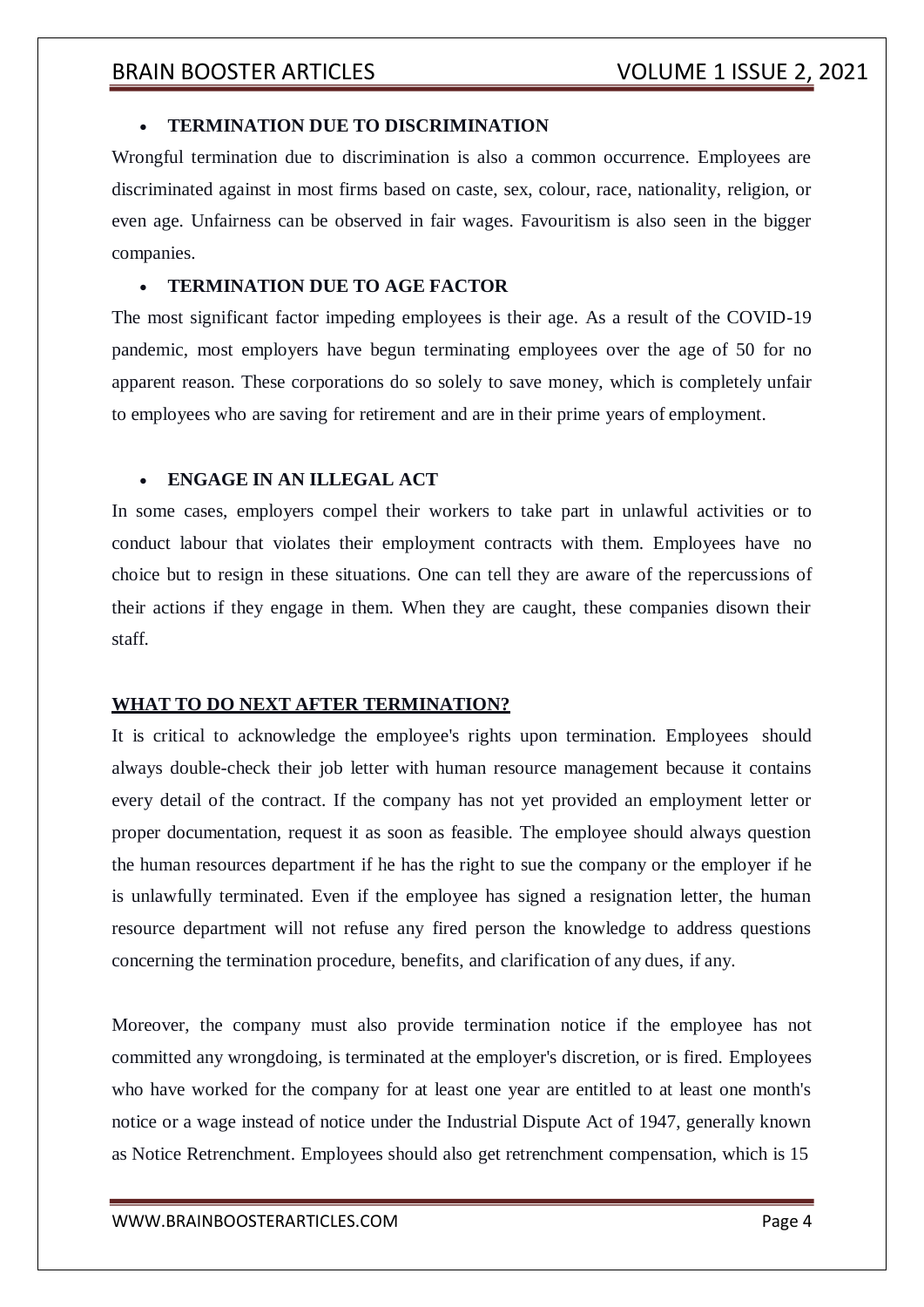days of average pay for each year of continuous employment that exceeds six months, in addition to any other benefits.

In addition, if an employee is treated unfairly, demoted, or fired for no reason, he or she can write an appeal to the company or the employer after consulting with the Human Resources department. However, the main issue here is that employees frequently write dreadful appeal letters that are devoid of facts. So, if an employee is writing an appeal letter, he should always use a proper business format and a polite tone. Keep in mind that an appeal may be your last chance to tell your side of the story. The appeal letter should always be factual and concise, stating what is genuinely anticipated from the organization and point out any flaws that may exist.

#### **SEXUAL HARASSMENT IN THE OFFICES**

Sexual harassment at work includes inappropriate touching of women's bodies, sexual comments, body shaming, abuse, and unwanted sexual approaches. It's shocking that in the 21st century, with India on the verge of becoming one of the world's most educated countries, some people still aren't educated enough to respect all of their fellow citizens. In the fiscal year 2019-2020, sexual harassment cases grew by 14%, according to reports. Work from home policies resulted in a drop in this percentage in the following fiscal year, 2020-2021. The drop in sexual harassment complaints can be attributed to the COVID-19 pandemic, to put it mildly. But, there have been 150 reports of sexual harassment despite the COVID-19 pandemic. These are the incidents that have been reported. Many incidents may go unreported because of pressure from company executives or threats from the abuser.

Hence, there is the Sexual Harassment of Women at Workplace (Prevention, Prohibition and Redressal) Act, 2013 so that women can be secured from sexual harassment. The accused can also be charged with three years imprisonment for indulging in such a heinous crime.

According to Section 2(n) of The Sexual Harassment of Women at Workplace (Prevention, Prohibition and Redressal) Act, 2013 **"**sexual harassment**"** includes any one or more of the following unwelcome acts or behaviour (whether directly or by implication) namely:

- 1. Physical contact and advances; or
- 2. A demand or request for sexual favours; or
- 3. Making sexually coloured remarks; or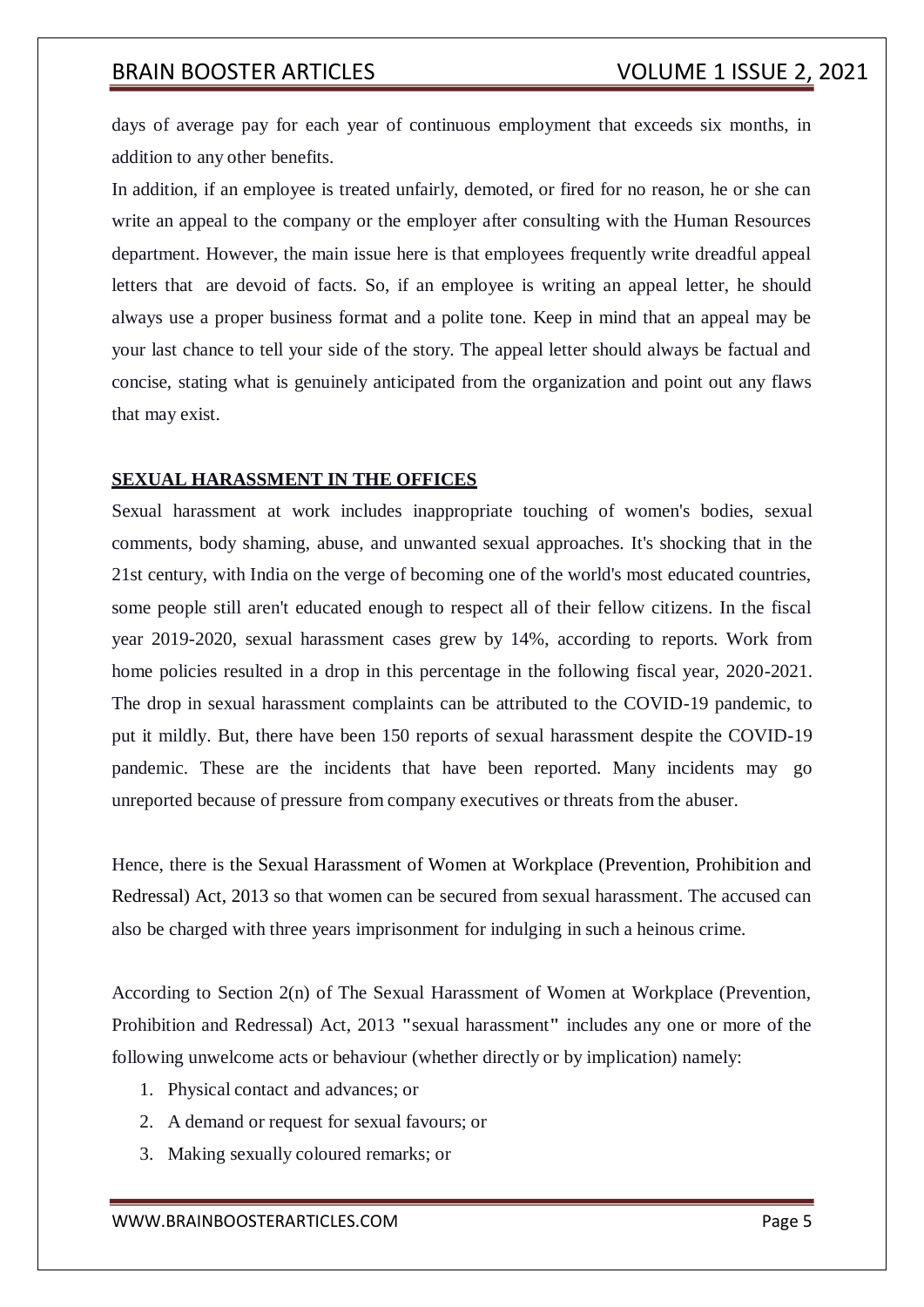- 4. Showing pornography; or
- 5. Any other unwelcome physical, verbal or non-verbal conduct of sexual nature.<sup>4</sup>

## **COURTS AND TRIBUNALS**

Disputes and complaints affecting employment are dealt with by the conciliation officers and the conciliation board by the Industrial Disputes Act. The Labour Courts, as well as Inquiry Courts and National Tribunals, also address worker concerns. Conciliation officers are there to resolve the disputes regarding employment retrenchment issues, wrongful termination and any violation of contract thereon. According to the Second and Third Schedules of the Industrial Act, conflicts relating to rights and interests are settled by trade unions before the labour court and industrial tribunals. Usually, employees or workmen are not required to pay any fees to the courts to file a claim.

#### **MATERNITY BENEFIT ACT, 1961**

Maternity Benefits Acts contain provisions and benefits for female employees both during and after pregnancy. This act provides no rights to pregnant male employees and is only applicable to pregnant women. According to this act, pregnant female employees are entitled to 26 weeks of paid leave for the first child and another 26 weeks for the second child. However, for the third child, a 12-week paid leave period is provided. If there is a pair of twins, 26 weeks of paid leave is given, and if there is a chance of a third child from a twins mother, 12 weeks of paid leave is given. It is fairly clear, and every benefit related to the pregnant mother is mentioned in this act so that no company or business entity can refuse or violate such pregnant women's rights.

#### **CONCLUSION**

The COVID-19 pandemic has impacted everything in the workplace. Many businesses are laying off people and closing down as a result of losses, but some profitable businesses still are laying off workers for no apparent reason. The truth is, they've gone with a hiring-andfiring philosophy that works well for contract workers but is ineffective for long-term employees. Employee morale takes a serious hit in this scenario, and that is the most important concern. Many workers have attempted suicide since there are no jobs available.

<sup>4</sup> Bare Act:- The Employees Provident Funds And Miscellaneous Provisions Act, 1952 https:/[/www.epfindia.gov.in/site\\_docs/PDFs/Downloads\\_PDFs/EPFAct1952.pdf](http://www.epfindia.gov.in/site_docs/PDFs/Downloads_PDFs/EPFAct1952.pdf)